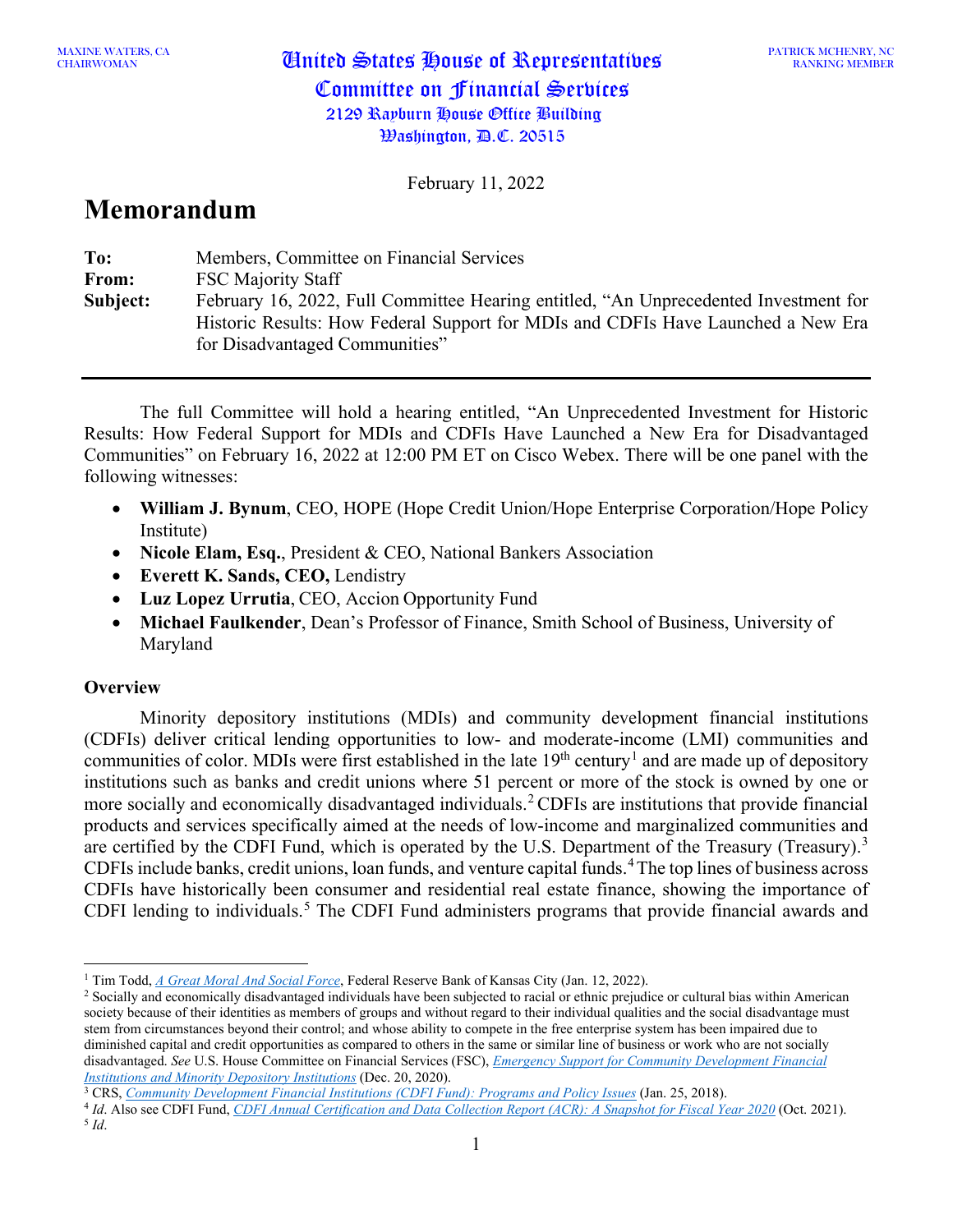assist eligible CDFIs with their operations.<sup>[6](#page-1-0)</sup> Technical assistance is a phrase often used to describe nonfinancial assistance to MDIs and CDFIs and includes the support and education needed for an organization to become successful, such as financial, legal, and accounting advice. [7](#page-1-1) MDIs and CDFIs support people and business owners in underserved communities, such as those who are less likely to use publicly traded depository institutions, those who have impaired or limited credit histories, those that may distrust publicly traded depository institutions, and those who do not have sufficient collateral to secure traditional loans.<sup>[8](#page-1-2)</sup>

The impact of MDIs and CDFIs is multifaceted. According to the Federal Deposit Insurance Corporation (FDIC), MDIs typically serve communities of color and LMI census tracts at higher rates than non-MDI, non-community banks (e.g., megabanks). They originate mortgage loans to borrowers of color and for properties in LMI census tracts at higher rates than those of megabanks. [9](#page-1-3) They also originate Small Business Association (SBA) loans to borrowers of color and LMI borrowers at higher rates than megabanks.<sup>[10](#page-1-4)</sup> According to the CDFI Fund, 33% of CDFI lending in 2019 was in high poverty areas, nearly 75% of lending was to underserved populations and distressed areas, and 17% was to rural areas.<sup>[11](#page-1-5)</sup> Moreover, recipients of CDFI awards have been successful at investing in communities. For example, according to John Holdsclaw IV, the President of the CDFI Coalition, recipients of the CDFI Fund Financial Assistance Award have "financed 50,000 affordable housing units," and recipients of the Healthy Foods Financing Award have financed "409 grocery stores, markets, and fresh food projects totaling over 4 million square feet."[12](#page-1-6) As an illustration of MDIs' success serving communities with high shares of populations of color, 62% of the population in areas served by African American MDIs is African American, whereas only 6% of the population served by megabanks is African American.<sup>[13](#page-1-7)</sup> Similarly, Latinx and Asian American MDIs are serving populations where the Latinx and Asian American populations, respectively, are significantly higher than in megabank service areas.<sup>[14](#page-1-8)</sup> The annual reporting by the CDFI Fund shows aggregate CDFI lending trends for "Other Targeted Populations" (OTP), which include "African Americans, Alaska Natives residing in Alaska, Hispanics, Native Americans, Native Hawaiians residing in Hawaii, and Other Pacific Islanders living in Other Pacific Islands," the OTP data is not disaggregated by race or ethnicity.

Despite their success in providing affordable capital to communities typically excluded from the mainstream financial system, as evidenced both above and by their work during the pandemic, the number of MDI banks and MDI credit unions has declined by about one-third in the decade following the 2008 financial crisis.[15](#page-1-9) According to the latest regulatory data, there are 146 MDI banks, 518 MDI credit unions, and 1,333 CDFIs (specifically 312 banks, 433 credit unions, 572 loan funds, and 16 venture capital funds) compared to 4,990 credit unions and 4,914 banks.<sup>[16](#page-1-10)</sup> Additionally, CDFIs, especially those that make microloans (small business loans that do not exceed \$50,000), face challenges with capitalization,

<span id="page-1-1"></span><span id="page-1-0"></span><sup>&</sup>lt;sup>6</sup> *Id.*<br>7 CDFI Fund, *Training and Technical Assistance* (Accessed Feb. 8, 2022).

<span id="page-1-2"></span><sup>&</sup>lt;sup>8</sup> See Lehn Benjamin, Julia Sass Rubin, and Sean Zielenbach, "Community Development Financial Institutions: Current Issues and Future Prospects," *Journal of Urban Affairs*, vol. 26, no. 2 (2004), pp. 177-195; FDIC, *[2019 Minority Depository Institutions Structure,](https://www.fdic.gov/regulations/resources/minority/2019-mdi-study/full.pdf)  [Performance, and Social Impact,](https://www.fdic.gov/regulations/resources/minority/2019-mdi-study/full.pdf)* (Dec. 31, 2018).

<span id="page-1-3"></span><sup>9</sup> FDIC, *[2019 Minority Depository Institutions: Structure, Performance, and Social Impact](https://www.fdic.gov/regulations/resources/minority/2019-mdi-study/full.pdf)* (2019).

<span id="page-1-4"></span><sup>10</sup> *Id.*

<span id="page-1-5"></span><sup>11</sup> CDFI Fund, *[CDFI Program and NACA Program Awardees: A Snapshot of 2019 Reported Activities](https://www.cdfifund.gov/sites/cdfi/files/2021-08/CDFIFY2019-Performance-Data.pdf)*, (Aug. 2021).

<span id="page-1-6"></span><sup>&</sup>lt;sup>12</sup> U.S. Senate Committee on Banking, Housing, and Urban Affairs (BHUA), [Testimony of John Holdsclaw IV,](https://www.banking.senate.gov/imo/media/doc/Holdsclaw%20Testimony%201-5-22.pdf) *Exploring How Community Development Financial Institutions Support Underserved Communities,* 117<sup>th</sup> Cong. (Jan. 5, 2022).

<span id="page-1-7"></span><sup>13</sup> FDIC, *[2019 Minority Depository Institutions Structure, Performance, and Social Impact,](https://www.fdic.gov/regulations/resources/minority/2019-mdi-study/full.pdf)* (Dec. 31, 2018).

<sup>13</sup> FDIC, *[2019 Minority Depository Institutions Structure, Performance, and Social Impact,](https://www.fdic.gov/regulations/resources/minority/2019-mdi-study/full.pdf)* (Dec. 31, 2018).

<span id="page-1-8"></span><sup>14</sup> *Id..*

<span id="page-1-9"></span><sup>15</sup> FSC, *An Examination of the Decline of Minority Depository Institutions and the Impact on Underserved Communities* (Oct. 22, 2019). <sup>16</sup> FDIC, *MDI Lists – [Third Quarter 2021](https://www.fdic.gov/regulations/resources/minority/mdi.html)* (Sep. 30, 2021); NCUA, *[Minority Depository Institution Preservation](https://www.ncua.gov/support-services/credit-union-resources-expansion/resources/minority-depository-institution-preservation/mdi)* (Dec. 20, 2021); CDFI

<span id="page-1-10"></span>Fund, *[CDFI Certification](https://www.cdfifund.gov/programs-training/certification/cdfi)* (Jan. 14, 2022); NCUA, *[Quarterly Credit Union Data Summar](https://www.ncua.gov/files/publications/analysis/quarterly-data-summary-2021-Q3.pdf)*y (2021,Q3); and FDIC, *[Quarterly Banking](https://www.fdic.gov/analysis/quarterly-banking-profile/qbp/2021sep/qbp.pdf#page=1)  [Profile](https://www.fdic.gov/analysis/quarterly-banking-profile/qbp/2021sep/qbp.pdf#page=1)* (2021,Q3).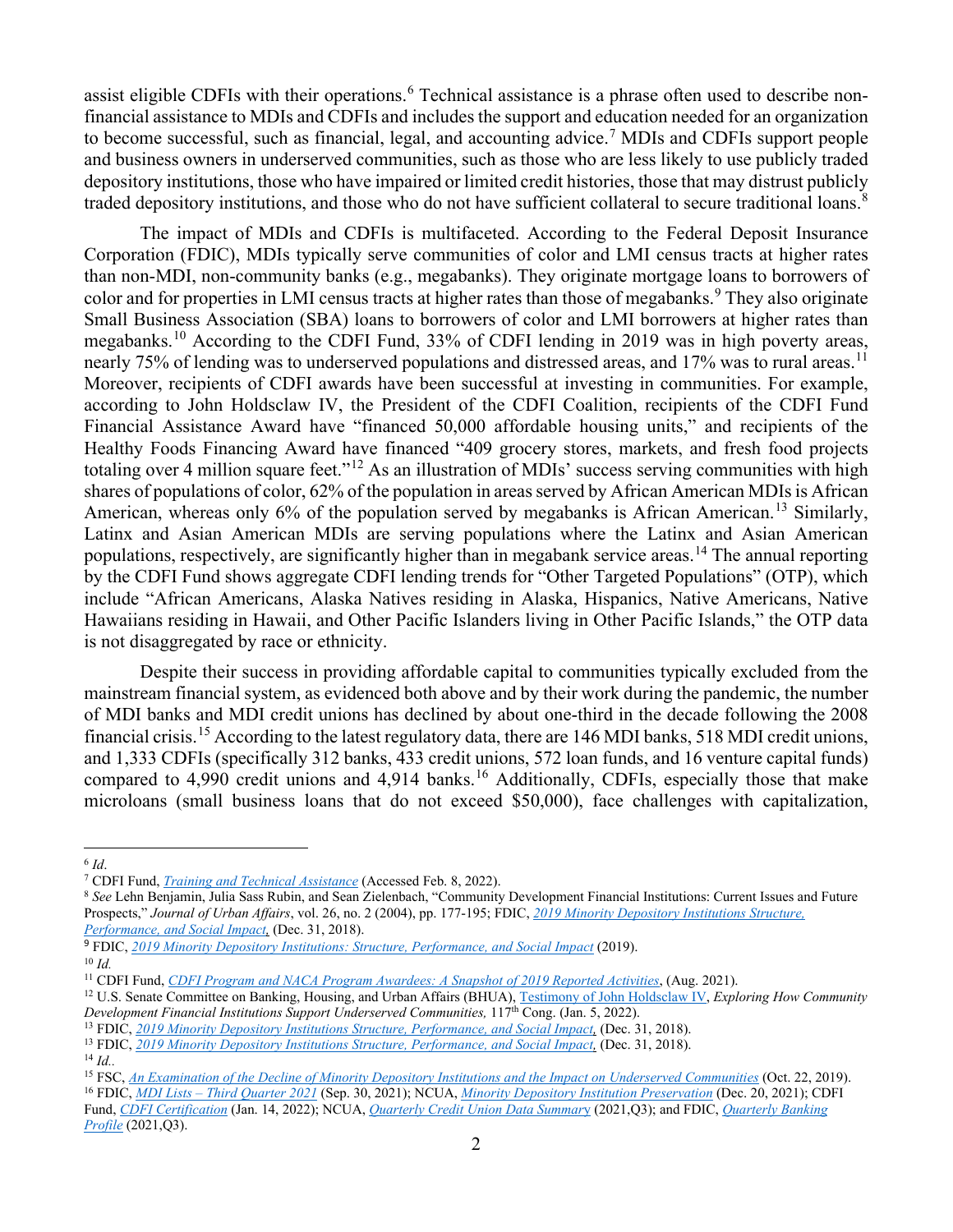origination, and service costs.<sup>[17](#page-2-0)</sup> Due to the importance of MDIs and CDFIs in building relationships with their customers and communities, lending may even cost more per transaction than lending from traditional depository institutions.

### **Small Business Pandemic Support from MDIs and CDFIs**

MDIs and CDFIs have been integral in reaching small businesses, especially those in LMI communities and communities of color. At the start of the pandemic in early 2020, the first round of Paycheck Protection Program (PPP) forgivable loans meant to aid struggling small businesses dried up when large banks allowed wealthy and well-connected clients initial access to the funds.<sup>[18](#page-2-1)</sup> When initial funding for PPP was exhausted, the second round of funds included \$60 billion in funding for small community lenders like MDIs and CDFIs.<sup>[19](#page-2-2)</sup> The enhanced participation of community financial institutions, including MDIs and CDFIs, helped to ensure PPP reached small and minority-owned businesses in hard-hit communities. In recent testimony from the CDFI Coalition, "According to the SBA, through May of 2021, CDFIs made 1.3 million PPP loans totaling over \$30 billion or 21% of total loans. Their average loan size was \$21,653 compared to \$41,560 across all lender classes, and nearly 40% of their loans reached business in low- and moderate-income communities, compared to 28% across all lending sources. Additionally, [community financial institution (CFI)] loans reached more small businesses. For example, 78% of their PPP loans went to businesses requesting less than \$250,000. Moreover, 15.7% of CFI-made loans were made to businesses in rural communities, closely keeping with the 16.6% of all loans (some \$45.5 billion) that went to rural businesses."<sup>[20](#page-2-3)</sup>

## **Federal Government Support for MDIs and CDFIs**

In December 2020, Congress passed a COVID-19 relief bill that included \$12 billion in funding for MDIs and CDFIs.<sup>[21](#page-2-4)</sup> This included \$9 billion for the Emergency Capital Investment Program (ECIP), administered by the Treasury, and provides low-cost, long-term capital investments to MDIs and CDFIs that are depository institutions.[22](#page-2-5) Non-depository CDFI loan funds and institutions in a "troubled condition" as determined by prudential regulators were ineligible for ECIP. On December 14, 2021, Treasury announced \$8.75 billion in ECIP awards to 186 depository CDFIs and MDIs in 36 states, D.C., and Guam.<sup>[23](#page-2-6)</sup> Those capital investments are in the process of being finalized. According to Treasury, roughly 54% of potential recipients are banks, and 46% are credit unions. Fifty-seven MDI credit unions and banks are being offered \$3.1 billion. ECIP investment size ranges from less than \$100,000 to more than \$200 million, though the program was oversubscribed by more than \$4 billion.<sup>[24](#page-2-7)</sup>

The remaining \$3 billion from the \$12 billion suite of programs from the December 2020 package was allocated for the CDFI Fund to provide grants and other financial and technical assistance to CDFIs.<sup>[25](#page-2-8)</sup> On June 15, 2021, Treasury awarded \$1.25 billion of these funds in Rapid Response Program (RRP) grants to 863 CDFIs in 48 states, D.C., Guam, and Puerto Rico.<sup>[26](#page-2-9)</sup> Specifically, 463 CDFI loan funds received \$571.3 million, 244 CDFI credit unions received \$401.8 million, 149 CDFI banks received \$267.1 million,

- <span id="page-2-7"></span><sup>24</sup> Treasury, *[Treasury Sees Robust Demand for Emergency Capital Investment](https://home.treasury.gov/system/files/136/ECIP-Demand-Announcement-10-18-2021.pdf)* (Oct. 18, 2021).
- <span id="page-2-8"></span><sup>25</sup> *Id*.

<span id="page-2-0"></span><sup>&</sup>lt;sup>17</sup> Federal Reserve Bank of San Francisco, *Addressing the Capitalization and Financial Constraints of CDFI Microlenders* (May 19, 2021).<br><sup>18</sup> Amy Flitter and Stacy Cowley, *Banks Gave Richest Clients 'Concierge Treatment* 

<span id="page-2-2"></span><span id="page-2-1"></span><sup>19</sup> CRS, *Paycheck Protection Program (PPP) Lending Set Asides for Community Development Financial Institutions (CDFIs)* (Apr. 27, 2020).

<span id="page-2-3"></span><sup>20</sup> BHUA, [Testimony of John Holdsclaw IV,](https://www.banking.senate.gov/imo/media/doc/Holdsclaw%20Testimony%201-5-22.pdf) *Exploring How Community Development Financial Institutions Support Underserved Communities, 117<sup>th</sup>* Cong. (Jan. 5, 2022).

<span id="page-2-4"></span><sup>21</sup> *Id*.

<span id="page-2-5"></span><sup>22</sup> *Id*.

<span id="page-2-6"></span><sup>23</sup> Treasury, *Secretary of the Treasury [Janet L. Yellen and Vice President Kamala Harris to Announce \\$8.7 billion in Investments for a](https://home.treasury.gov/news/press-releases/jy0530)  [More Equitable Economy at 2021 Freedman's Bank Forum](https://home.treasury.gov/news/press-releases/jy0530)* (Dec. 14, 2021).

<span id="page-2-9"></span><sup>26</sup> Treasury, *[U.S. Treasury Awards \\$1.25 Billion to CDFIs to Support Economic Relief](https://home.treasury.gov/news/press-releases/jy0228) in Underserved Communities Affected by COVID-19* (June 15, 2021).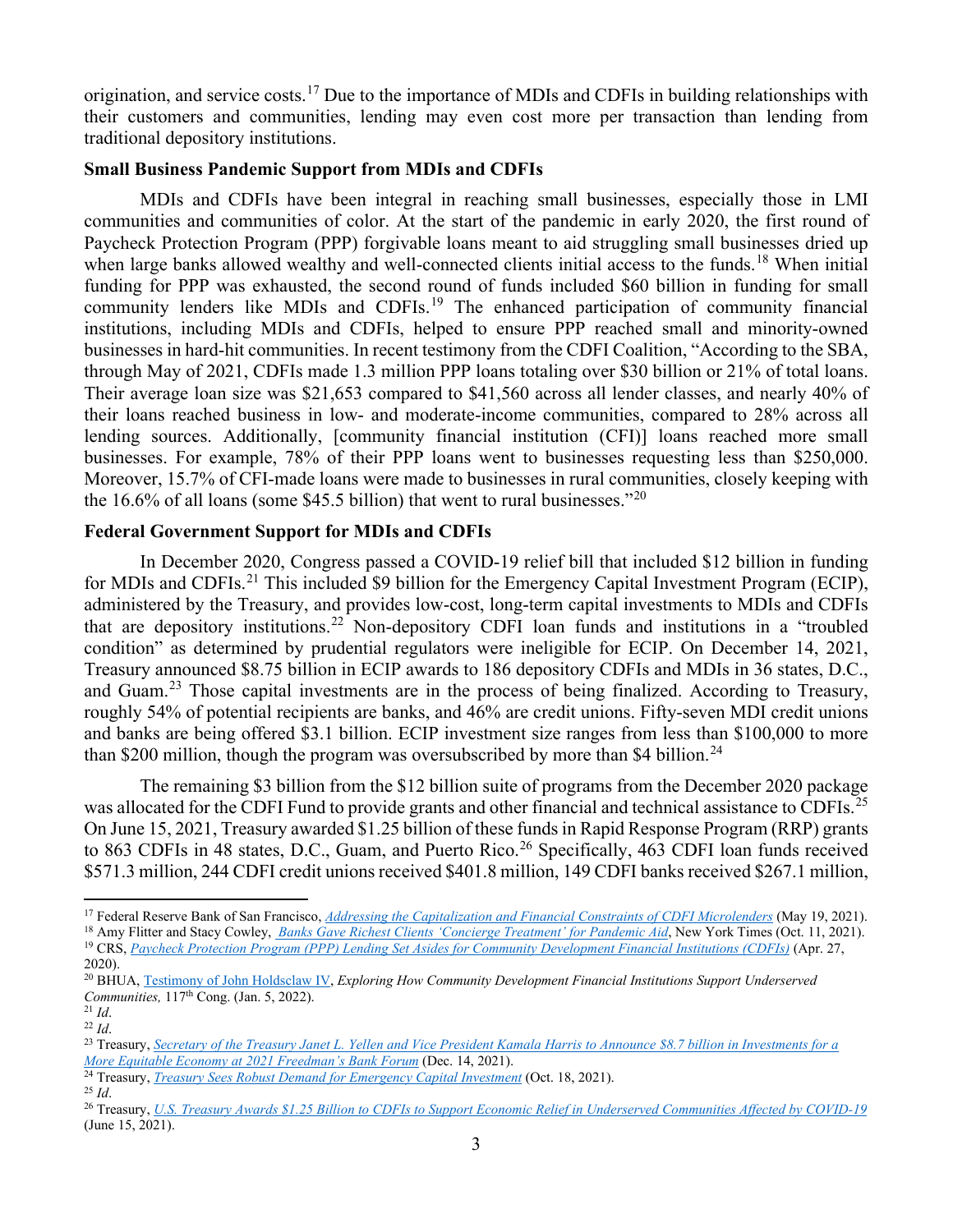and 7 CDFI venture capital funds received \$9.4 million. Moreover, 90 MDI banks and credit unions received \$133.9 million; 58 CDFIs supporting Native American, Native Alaskan, and Native Hawaiian communities received \$54.6 million; and 28 CDFIs primarily serving Puerto Rico received \$47.3 million. The remaining \$1.75 billion was set aside to provide a subsequent round of grants to CDFIs, including \$1.2 billion for minority lending institutions.<sup>[27](#page-3-0)</sup> Minority lending institutions are a new category of CDFIs established in the December 2020 COVID-19 relief bill that predominantly serve minority communities and are either MDIs or meet other standards for accountability to minority populations, as determined by the CDFI Fund.[28](#page-3-1) Additionally, the American Rescue Plan Act signed in March 2021 provided \$10 billion to fund the State Small Business Credit Initiative (SSBCI).<sup>[29](#page-3-2)</sup> MDIs and CDFIs are eligible lenders under the SSBCI. The program reserves \$2.5 billion to support businesses owned and controlled by "socially and economically disadvantaged individuals" (SEDI) and those located in CDFI Investment Areas.<sup>[30](#page-3-3)</sup>

More recently, the House passed the Build Back Better Act in November 2021, which includes \$10 billion for a first-generation downpayment assistance program through HUD. Of the \$10 billion, MDIs and certain CDFIs would be eligible to provide up to \$2.275 billion in downpayment assistance to first-time, first-generation homebuyers. The Build Back Better Act also provides \$750 million for the Housing Investment Fund for CDFIs to invest in the development of an estimated 13,000 rental and homeownership housing units. The package includes \$3 billion in competitive HUD grant funding available to CDFIs and other entities to create affordable, accessible housing and invest in economic redevelopment in neighborhoods experiencing underinvestment and cycles of blight and abandonment.

#### **Initiatives by Regulators**

Congress has also mandated several other federal programs to support CDFIs or allow participation by CDFIs. These include the Capital Magnet Fund, New Markets Tax Credit, and the CDFI Bond Guarantee Program. The Capital Magnet Fund was created in 2008 and provides competitively-awarded grants to CDFIs and nonprofit housing organizations to support affordable housing in distressed communities.<sup>[31](#page-3-4)</sup> The New Markets Tax Credit is available to investment groups to encourage equity investments in certain CDFIs that operate in low-income communities. [32](#page-3-5) Banks may also receive Community Reinvestment Act (CRA) credit if these investments occur within their assessment areas. The CDFI Bond Guarantee Program gave Treasury the authority to guarantee bonds that CDFIs would sell to the Federal Financing Bank and use proceeds from the sale to make short-term loans to other CDFIs.<sup>[33](#page-3-6)</sup> Additionally, the FDIC recently established a Mission-Driven Bank Fund that supports FDIC-insured MDIs and CDFIs.<sup>[34](#page-3-7)</sup> The fund uses private capital to help MDIs and CDFIs raise capital, acquire technical assistance and technology solutions, and build scale.<sup>[35](#page-3-8)</sup>

Additionally, through different initiatives, banks have been encouraged to invest in CDFIs. For example, under the CDFI Fund's Bank Enterprise Award Program, depository institutions can apply for a financial award upon demonstrating an increase in loans, deposits, technical assistance, equity, and equity-like loans and grants to CDFIs.<sup>[36](#page-3-9)</sup> Banks that provide equity investments in CDFIs may receive favorable consideration for credit as an investment activity on their CRA exam.<sup>[37](#page-3-10)</sup>

<span id="page-3-0"></span><sup>27</sup> *Id*.

<span id="page-3-1"></span><sup>28</sup> *Id*.

<span id="page-3-2"></span><sup>&</sup>lt;sup>29</sup> Treasury, [State Small Business Credit Initiative \(SSBCI\)](https://home.treasury.gov/policy-issues/small-business-programs/state-small-business-credit-initiative-ssbci) (accessed Feb. 8, 2022).

<span id="page-3-3"></span><sup>30</sup> Treasury, *State Small [Business Credit Initiative \(SSBCI\) Program Fact Sheet](https://home.treasury.gov/system/files/256/State-Small-Business-Credit-Initiative-SSBCI-Fact-Sheet.pdf)* (Nov. 2021).

<span id="page-3-4"></span><sup>&</sup>lt;sup>31</sup> CDFI Fund, Capital Magnet Fund (accessed Feb. 8, 2022).<br><sup>32</sup> CDFI Fund, <u>New Markets Tax Credit</u> (accessed Feb. 8, 2022).

<span id="page-3-5"></span>

<span id="page-3-6"></span><sup>33</sup> CDFI Fund, CDFI Bond Guarantee Program(accessed Feb. 8, 2022).

<span id="page-3-7"></span><sup>34</sup> FDIC, [Minority Depository Institutions Program: Mission Driven Bank Fund](https://www.fdic.gov/regulations/resources/minority/mission-driven/index.html) (accessed Feb. 8, 2022).

<span id="page-3-8"></span><sup>35</sup> *Id.*

<span id="page-3-10"></span><span id="page-3-9"></span><sup>&</sup>lt;sup>36</sup> CDFI Fund, <u>Bank Enterprise Award Program</u> (accessed Feb. 8, 2022).<br><sup>37</sup> CRS, *The Effectiveness of the Community Reinvestment Act* (Feb. 28, 2019).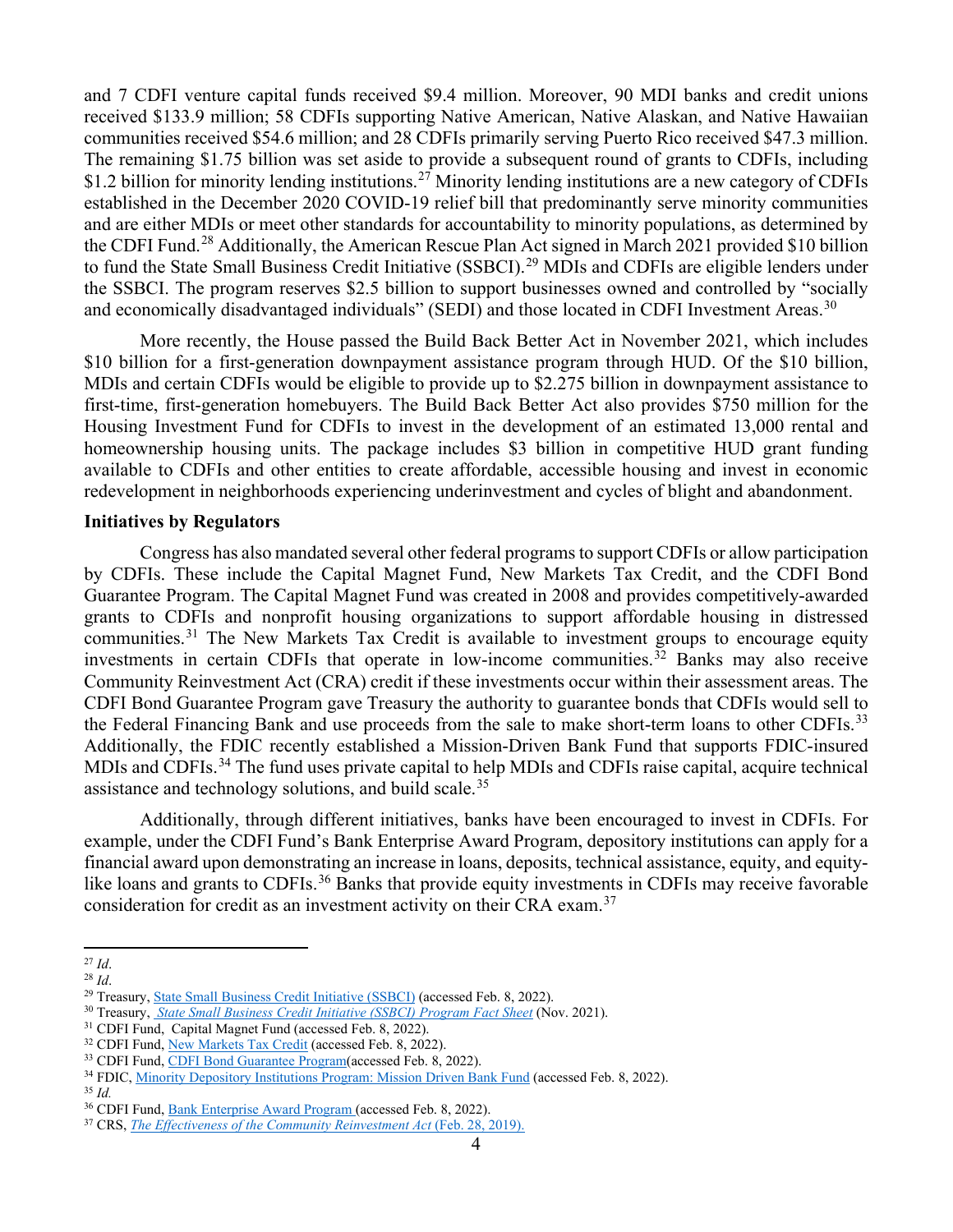#### **Initiatives by Private Sector**

Research has long traced the role of the largest U.S. banks in chattel slavery, and the subsequent impact on the financial health of formerly enslaved persons.<sup>[38](#page-4-0)</sup> Banks routinely sold securities that helped fund the expansion of slave run plantations as well as accepted enslaved people as collateral for loans. Some banks have made efforts to redress the institution's role in slavery, however, more investments from other banks have yet to follow.<sup>[39](#page-4-1)</sup> Though Black banks, such as the Freedman's Bank, were established post-civil war to help formerly enslaved persons navigate their financial lives, these institutions were short lived.<sup>[40](#page-4-2)</sup> Today, MDIs that are serving descendants of enslaved people are closing at a rapid pace and these communities lack access to banking services.<sup>[41](#page-4-3)</sup>

In the wake of the protests responding to the killing of George Floyd, the largest banks in the country have committed new resources to MDIs and CDFIs. For example, in May 2021, Bank of America announced 17 equity investments in MDIs and CDFIs as part of their \$50 million commitment to support MDIs and CDFIs.<sup>[42](#page-4-4)</sup> Also, in May 2021, Goldman Sachs announced that it had finalized a partnership with the SBA and Lendistry to provide \$1 billion to fund approximately 40,000 PPP loan applicants who were denied because their PPP applications were not approved before the funds ran out, over half of which were minority-owned businesses.<sup>[43](#page-4-5)</sup> This added to the \$1.25 billion Goldman Sachs had committed in capital to CDFIs to facilitate emergency lending.[44](#page-4-6) In July 2021, U.S. Bank announced an initiative with CDFIs to invest in real estate developers of color, providing \$250,000 in grants to CDFIs to deploy technical assistance to real estate developers of color.<sup>[45](#page-4-7)</sup>

 Since the Committee's May 27, 2021 hearing where the six largest bank CEOs testified, these banks disbursed some of the funds they committed to MDIs and CDFIs. For example, Citi provided \$500 million in capital to Community Preservation Corp, its largest CDFI partner, in 2021. Citi had committed \$50 million in equity investments to MDIs, and it disbursed \$19 million after the May hearing, bringing total disbursement to \$44 million.<sup>[46](#page-4-8)</sup> Bank of America committed \$43 million to 22 MDIs and CDFI banks supporting minority-owned businesses. Of these commitments, 20 were fulfilled with \$36 million deployed.[47](#page-4-9) By the end of June 2021, Goldman Sachs deployed \$1.43 billion in emergency lending capital across six PPP facilities with CDFIs and other partners in New York City and Chicago.<sup>[48](#page-4-10)</sup> JPMorgan Chase provided \$100 million in equity to 16 MDIs in 2021 and made loans to 23 CDFIs and funds managed by CDFIs in 2021.<sup>[49](#page-4-11)</sup> Morgan Stanley provided over \$1.5 billion to MDIs and CDFIs in 2021, including almost \$13 million in CDFI grants.<sup>[50](#page-4-12)</sup> Wells Fargo invested \$50 million in 13 African American MDIs as of May 2021, and provided \$250 million to CDFIs for ongoing grant, debt, and investment support after the May hearing in 2021.<sup>[51](#page-4-13)</sup>

<span id="page-4-0"></span><sup>38</sup> BBC News, *[The hidden links between slavery and Wall Street,](https://www.bbc.com/news/business-49476247)* (Aug. 29 2019).

<span id="page-4-2"></span><span id="page-4-1"></span><sup>39</sup> *Id*.

<sup>&</sup>lt;sup>40</sup> [Freedman's Savings Bank,](http://freedmansbank.org/) (Acessed Feb. 9, 2022).

<span id="page-4-3"></span><sup>&</sup>lt;sup>41</sup> Burton, Scheck, West. ["The Battle to Keep America's Black](https://www.wsj.com/articles/the-battle-to-keep-americas-black-banks-alive-11604725200) Banks Alive" The Wall Stret Journal (Nov. 16, 2020)

<span id="page-4-4"></span><sup>42</sup> BHUA, Testimony of Brian Moynihan, *[Annual Oversight of Wall Street Firms,](https://www.banking.senate.gov/imo/media/doc/MoynihanTestimony%205-26-21.pdf)* 117th Cong. (May 26, 2021).

<span id="page-4-5"></span><sup>43</sup> BHUA, Testimony of David M. Solomon, *[Annual Oversight of Wall Street Firms,](https://www.banking.senate.gov/imo/media/doc/David%20M%20Solomon%20Written%20Testimony%20(Senate).pdf)* 117th Cong. (May 26, 2021).

<span id="page-4-6"></span><sup>44</sup> *Id.*

<span id="page-4-7"></span><sup>45</sup> U.S. Bank, *U.S. Bank initiative with CDFIs will invest in developers of color* (Jul. 28, 2021).

<span id="page-4-8"></span><sup>46</sup> E-mail from Citi Staff to Majority Staff, House Financial Services Committee (Feb. 8, 2022).

<span id="page-4-9"></span><sup>47</sup> E-mail from Bank of America Staff to Majority Staff, House Financial Services Committee (Feb. 4, 2022).

<span id="page-4-10"></span><sup>48</sup> E-mail from Goldman Sachs Staff to Majority Staff, House Financial Services Committee (Feb. 8, 2022). <sup>49</sup> E-mail from JPMorgan Chase Staff to Majority Staff, House Financial Services Committee (Feb. 7, 2022).

<span id="page-4-12"></span><span id="page-4-11"></span><sup>50</sup> E-mail from Morgan Stanley Staff to Majority Staff, House Financial Services Committee (Feb. 7, 2022).

<span id="page-4-13"></span><sup>&</sup>lt;sup>51</sup> E-mail from Wells Fargo Staff to Majority Staff, House Financial Services Committee (Feb. 3, 2022).